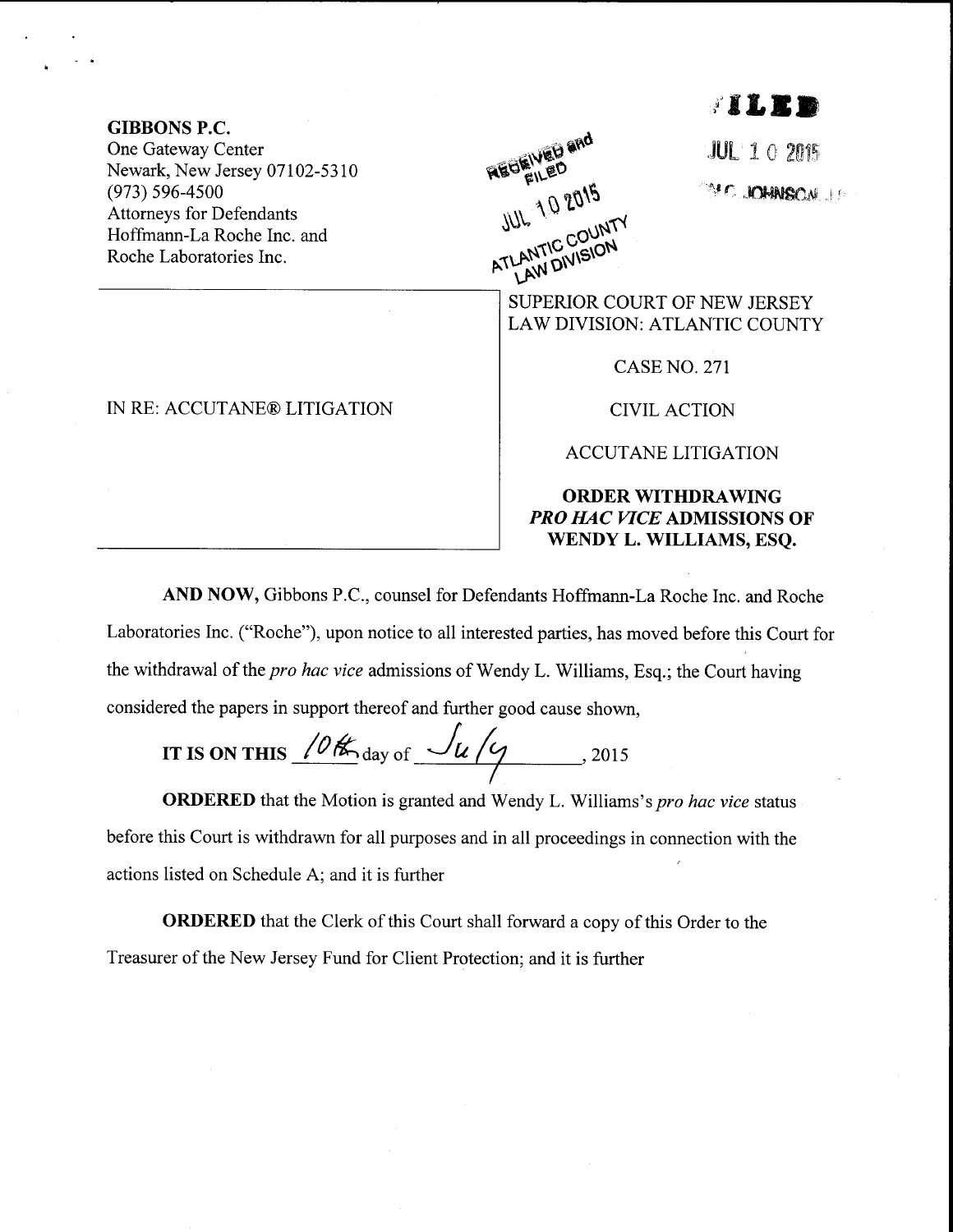ORDERED that copies of this Order shall be served by attorneys for Roche upon all counsel of record within seven (7) days of the receipt thereof.

Kinclot

Honorable Nelson C. Johnson, J.S.C.

I Opposed  $\overline{a}$ 

I Unopposed  $\left[ \right]$